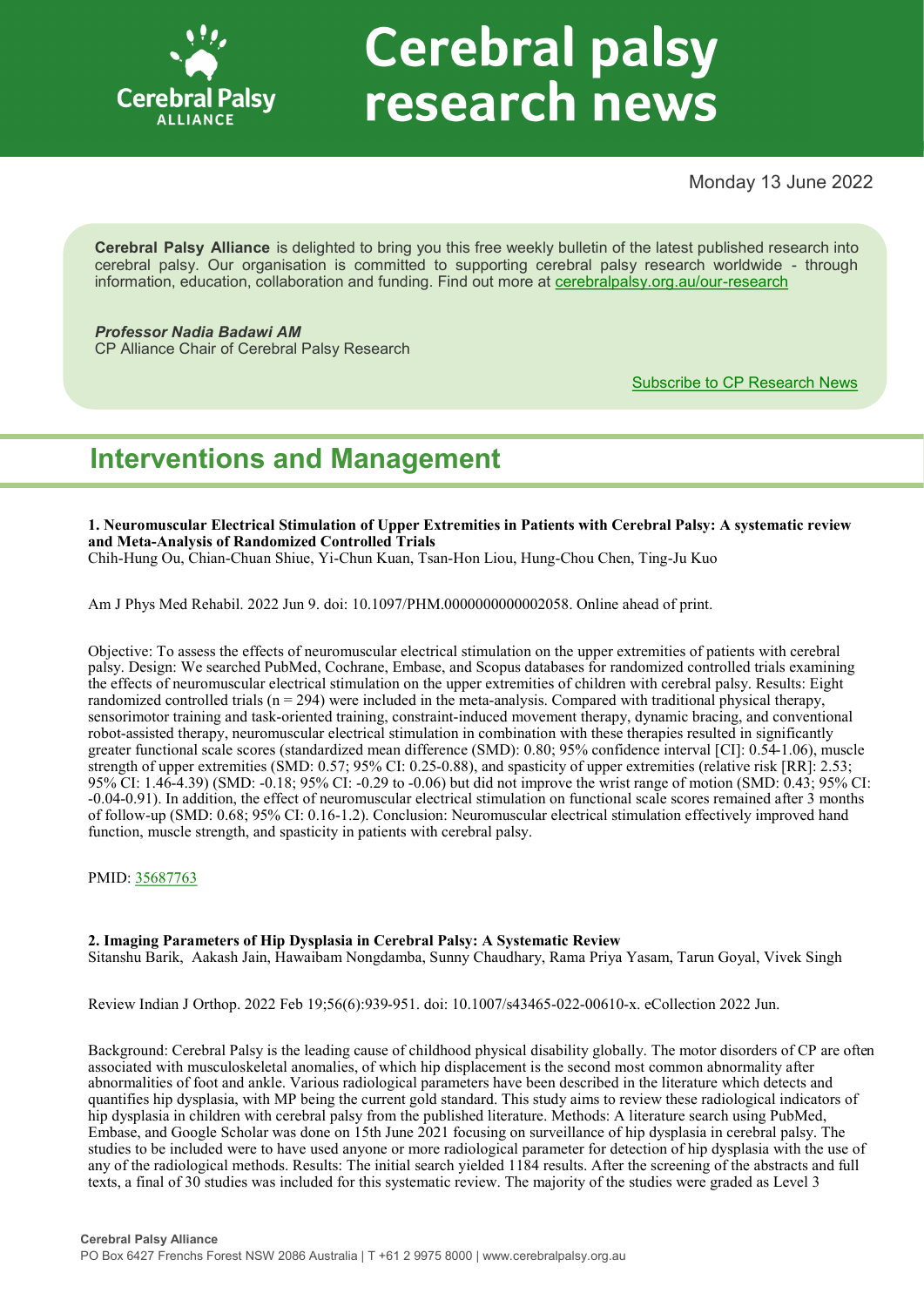evidence (16/30), followed by Level 2 studies (14/30). X-ray was the most common modality of detection of dysplasia followed by CT scan, ultrasonography, and arthrogram. The reproducibility of the various parameters shows good to excellent intraclass coefficients. Conclusions: Parameters other than MP can be used to screen hips in CP. This would be useful in patients in whom either the lateral acetabular edge is not discernible on a plain anteroposterior radiograph or there are issues in the positioning of the patient. Additional views and structures can be visualized which can lead to improved screening and planning. Further investigations are required to appreciate the full potential of these parameters and how they can be better utilized.

# PMID: [35669024](https://pubmed.ncbi.nlm.nih.gov/35669024)

# **3. Incidence and Risk Factors for Concurrent Syndromic Diagnosis in Presumed Idiopathic Developmental Dysplasia of the Hip**

F Keith Gettys, Adriana De La Rocha, Brandon A Ramo

J Am Acad Orthop Surg Glob Res Rev. 2022 Jun 6;6(6):e21.00169. doi: 10.5435/JAAOSGlobal-D-21-00169. eCollection 2022 Jun 1.

Background: Infants referred for developmental dysplasia of the hip (DDH) may have a previously unidentified concomitant diagnosis of syndromic pathology. Our purpose was to examine the incidence of syndromic pathology in infants referred to a tertiary center with presumed idiopathic DDH and identify risk factors and difference in treatment courses between idiopathic and nonidiopathic cohorts. Methods: A retrospective analysis of a prospective cohort of infants younger than 3 years who were evaluated for DDH between 2008 and 2013 with a minimum 2-year follow-up. The clinical history and treatment were noted to determine the incidence and nature of concomitant syndromic diagnoses, after a confirmed diagnosis of DDH. Results: There were 202 patients: 177 were females (87.6%). Thirteen patients (6.4%) were later diagnosed with a neurologic/syndromic diagnosis. The workup leading to additional diagnosis was initiated by the orthopaedic surgeon in 8 of 13 patients (61.5%). Half of the referrals (4 of 8) made to other specialists were because of an abnormal treatment course (three-failure of typical DDH treatment and one-relapsed clubfeet). 7 of the 8 referrals were made because of developmental delays and decreased tone. 5 of the 13 nonidiopathic patients had other orthopaedic problems. The syndromic diagnoses included three cerebral palsy, two Kabuki syndrome, one Down syndrome, one myopathy, and one neuropathy. The diagnosis was made at an average of 2.3 years (0.04 to 4.7). No notable difference was observed in the incidence of the four known risk factors for DDH in syndromic patients compared with the idiopathic group. The syndromic patients required more open reductions ( $P = 0.002$ ). Discussion: By the age of 3 years, 6% of the patients treated for DDH were found to have a syndrome or neurologic abnormality, and the referral for workup was made by the treating surgeon greater than 60% of the time.

PMID: [35666487](https://pubmed.ncbi.nlm.nih.gov/35666487)

# **4. Long-term outcomes of hip reconstruction surgery in children with GMFCS III diplegic cerebral palsy** Alina Badina, Xavier du Cluzel de Remaurin, Nejib Khouri

Orthop Traumatol Surg Res. 2022 Jun 2;103344. doi: 10.1016/j.otsr.2022.103344. Online ahead of print.

Introduction: The results of hip reconstruction surgery are known for non-walking (GMFCS IV and V) and walking (GMFCS I and II) patients. Few studies deal with GMFCS III patients in isolation. Their intermediate functional status can be deteriorated by asymmetrical contractures, hip dislocation, multi-level deformities of the lower limbs, leading to motor function degradation, and possibly losing their ability to walk. The aim of our study was to establish whether surgical results were maintained over time and whether the functional status changed. Material and methods: Fifteen patients with GMFCS III spastic diplegia, treated for hip subluxation, were reviewed. The mean age at the time of surgery was 10 years old. The mean follow-up after surgery was 11 years. Reconstructive surgery was performed on 21 hips including pelvic osteotomy in all cases, with associated femoral osteotomy in 19 cases. Clinical (pain, joint mobility, walking aids, walking distance, GMFCS level) and radiological data (Melbourne Cerebral Palsy Hip Classification, standard coxometry) were recorded preoperatively and at the last follow-up. Results: Preoperatively, 6 patients were losing their ability to walk due to pain and flexion-adduction contracture. At the last follow-up, no patients had pain and joint mobility was improved in all cases. For one patient, recovery to their previous functional state required a period of two years. In the long term, 14 patients were GMFCS III and only one patient was GMFCS IV due to reasons unrelated to hip surgery. The radiological parameters improved significantly. The Melbourne score was IV preoperatively for all patients. At the last follow-up, 10 hips were grade I, 6 hips were grade II and 5 hips were grade III. Discussion: Correction of architectural disorders of the subluxed hip by pelvic osteotomy, in most cases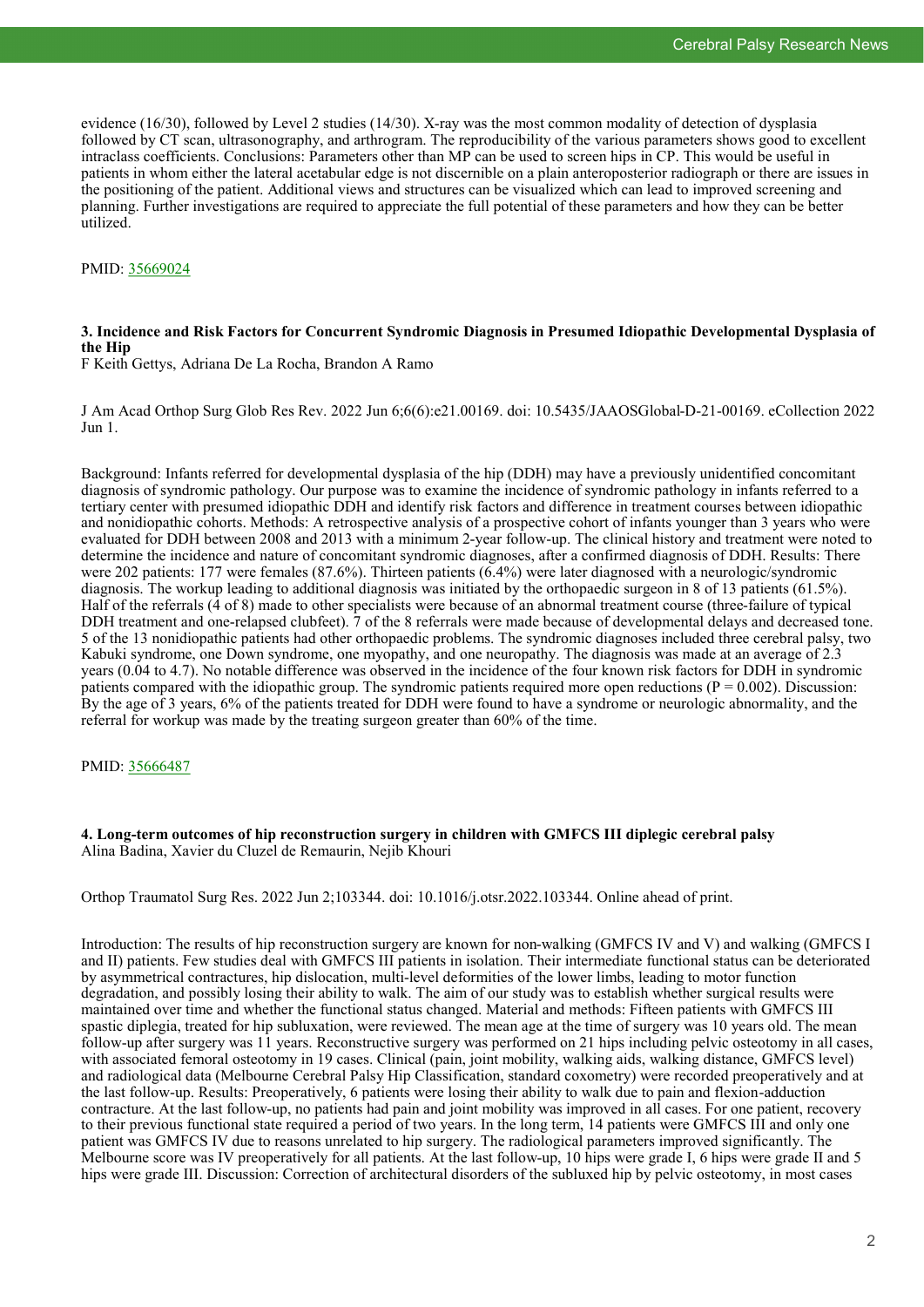associated with femoral osteotomy, improves functional and radiological status for GMFCS III patients. This improvement is maintained in the long-term. Complementary surgeries correcting the other deformities of the lower limbs were necessary in more than half of the patients. Level of evidence: IV.

PMID: [35660081](https://pubmed.ncbi.nlm.nih.gov/35660081)

#### **5. Ballistic strength training in adults with cerebral palsy may increase rate of force development in plantar flexors, but transition to walking remains unclear: a case series** Beate Eltarvåg Gjesdal, S Mæland, B Bogen, K T Cumming, V C Nesse, S M R Torberntsson, C B Rygh

BMC Sports Sci Med Rehabil. 2022 Jun 3;14(1):101. doi: 10.1186/s13102-022-00487-1.

Background: Persons with cerebral palsy (CP) walk with reduced ankle plantar flexor power compared to typically developing. In this study, we investigated whether a ballistic strength-training programme targeting ankle plantar flexors could improve muscle strength, muscle architecture and walking function in adults with CP. Methods: Eight adults (mildly affected CP) underwent eight weeks of ballistic strength training, with two sessions per week. Before and after the intervention preferred walking speed, ankle plantar flexion rate of force development (RFD), maximal voluntary contraction (MVC), muscle thickness, pennation angle and fascicle length were measured. Data are presented for individuals, as well as for groups. Group changes were analysed using the Wilcoxon signed-rank test. Results: Data were analysed for eight participants (five women, mean age 37.9 years; six GMFCS I and two GMFCS II). Two participants increased their walking speed, but there were no significant group changes. In terms of muscle strength, there were significant group changes for RFD at 100 ms and MVC. In the case of muscle architecture, there were no group changes. Conclusion: In this study, we found that eight weeks of ballistic strength training improved ankle plantar flexor muscle strength but walking function and muscle architecture were unchanged. Larger studies will be needed to obtain conclusive evidence of the efficacy of this training method.

PMID: [35659348](https://pubmed.ncbi.nlm.nih.gov/35659348)

# **6. Grice extra-articular subtalar fusion for spastic pes planovalgus**

Phatcharapa Osateerakun, Supitchakarn Cheewasukanon, Noppachart Limpaphayom

Int Orthop. 2022 Jun 6. doi: 10.1007/s00264-022-05455-5. Online ahead of print.

Introduction: A pes planovalgus deformity, an unstable foot deformity, affects the gait of children with cerebral palsy (CP). Treatments, including subtalar fusion, were proposed. The Grice procedure maintains foot stability, but bone graft non-union poses a challenge. This study aimed to identify the rate and factors related to post-operative bone graft non-union. Methods: Thirty-one paediatric CP patients (age,  $8.9 \pm 1.8$  years) who underwent the Grice procedure (53 feet) using ipsilateral tibial bone grafts were reviewed. Pre-operative gross motor function classification system (GMFCS) classes were class 1 in five, 2 in five, 3 in 14, and 4 in seven patients. Standing foot radiographs were assessed for signs of non-union, and parameters (talocalcaneal and talar declination angles and talar head uncovering index) measured pre-operatively, post-operatively, and at the most recent evaluation were compared. Factors associated with bone graft non-union were analysed by regression analysis. P < 0.05 was considered statistically significant. Degenerative changes in hindfoot joints were evaluated by Bargon's criteria. Results: At the average follow-up evaluation at  $5.4 \pm 4.3$  years, the GMFCS class was improved or was maintained in 29/31 patients. Post-operative radiographic measurements were restored and were maintained over the follow-up period ( $P < 0.001$ ). A total of  $14/53$  feet (26%) had non-union. The pre-operative lateral talocalcaneal angle (OR 1.08, p = 0.04) and follow-up duration (OR 1.18,  $p = 0.03$ ) were identified in univariate analysis as potential factors related to non-union but were not confirmed in a multivariate model. Hindfoot joints in most feet showed mild degenerative changes. Conclusion: Grice subtalar fusion in patients with a higher pre-operative lateral talocalcaneal angle might lead to bone graft non-union.

PMID: [35666301](https://pubmed.ncbi.nlm.nih.gov/35666301)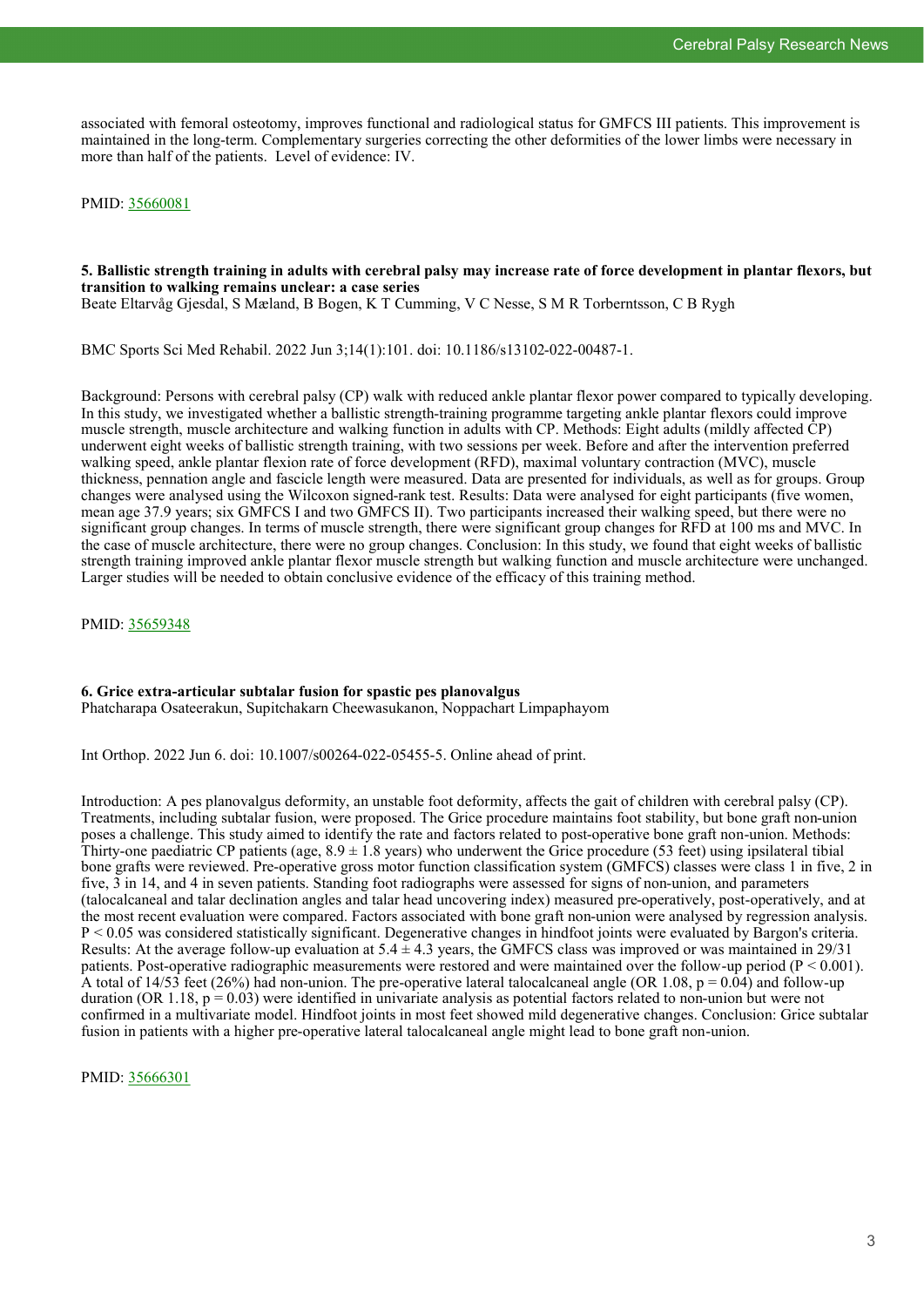**7. Effect of Motor Intervention for Infants and Toddlers With Cerebral Palsy: A Systematic Review and Meta-analysis** Aubrey Baker, Natalie Niles, Lynn Kysh, Barbara Sargent

Pediatr Phys Ther. 2022 Jun 7. doi: 10.1097/PEP.0000000000000914. Online ahead of print.

Purpose: To conduct a systematic review and meta-analysis on the effect of motor intervention on motor function of infants and toddlers with cerebral palsy (CP). Methods: Four databases were searched for randomized controlled trials (RCTs) of motor interventions for children with or at high risk of CP younger than 36 months. Studies were excluded if less than 50% of children developed CP. Results: Eleven RCTs included 363 children; 85% diagnosed with CP. Very low-quality evidence supports that: (1) task-specific motor training was more effective than standard care for improving motor function (small effect), (2) constraint-induced movement therapy (CIMT) may be more effective than bimanual play or massage for improving function of the more affected hand (moderate effect), and high-intensity treadmill training is no more effective than lowintensity for improving walking. Conclusions: Very low-quality evidence supports that task-specific motor training and CIMT may improve motor function of infants and toddlers with CP.The Supplemental Digital Content Video Abstract is available at: [http://links.lww.com/PPT/A382.](http://links.lww.com/PPT/A382)

PMID: [35671383](https://pubmed.ncbi.nlm.nih.gov/35671383)

# **8. Does Hippotherapy Improve the Functions in Children with Cerebral Palsy? Systematic Review Based on the International Classification of Functioning**

Eric Pantera, Priscilla Froment, Didier Vernay

J Integr Complement Med. 2022 Jun 7. doi: 10.1089/jicm.2021.0417. Online ahead of print.

Objective: To perform a systematic review of the literature regarding scientific reality of hippotherapy in children with cerebral palsy graded according to France HAS (Haute Autorité de Santé) recommendations and applied to the International Classification of Functioning. Methods: The research in MEDLINE and Cochrane Library databases was performed using the keywords: "Equestrian therapy," "Riding for the disabled," "Hippotherapy," "Equine-movement therapy," and "Therapeutic horse (back) riding." The methodological quality of the articles was assessed using four levels of proof and three guideline grades (A: strong; B: moderate; C: poor). Results: Seven prospective, randomized controlled studies and one systematic review confirm the level of proof of hippotherapy in children with cerebral palsy with grade B. Hippotherapy in children with cerebral palsy contributes to improve motor function, symmetry of muscle contraction, spasticity, posture, and walking. Fifty prospective no randomized studies confirm the level with grade C for balance, motor coordination, lumbopelvic mobility, walking speed, functional development, and social behavior. Conclusions: Hippotherapy in children with cerebral palsy can be recommended. Regarding the literature data, the level of proof of hippotherapy in children with cerebral palsy is moderate (grade B).

PMID: [35671520](https://pubmed.ncbi.nlm.nih.gov/35671520)

# **9. Equine-Assisted Therapies for Children With Cerebral Palsy: A Meta-analysis** Nicole Heussen, Martin Häusler

Pediatrics. 2022 Jun 3;e2021055229. doi: 10.1542/peds.2021-055229. Online ahead of print.

Context: Equine-assisted therapy in different facets aims to improve the clinical condition of children with cerebral palsy. A more comprehensive overview on the overall effects and on the differences between different treatment modalities seems desirable. Objective: We compared the effectiveness of various equine-assisted treatments on motor capabilities and quality of life of children with cerebral palsy. Data sources: We conducted systematic searches of PubMed, Embase, Web of Science, and the Cochrane Central Register of Controlled Trials. Study selection: Randomized and nonrandomized controlled parallel-group or crossover studies on equine-assisted therapies in comparison with standard of care were included. Data extraction: Data on motor function assessed by different instruments were considered as the primary outcome. Secondary outcomes included global, social, physical, and emotional scores of quality of life. Results: Strong evidence for a positive effect of equine-assisted therapies, particularly hippotherapy, on global gross motor function and motor capabilities during walking in children with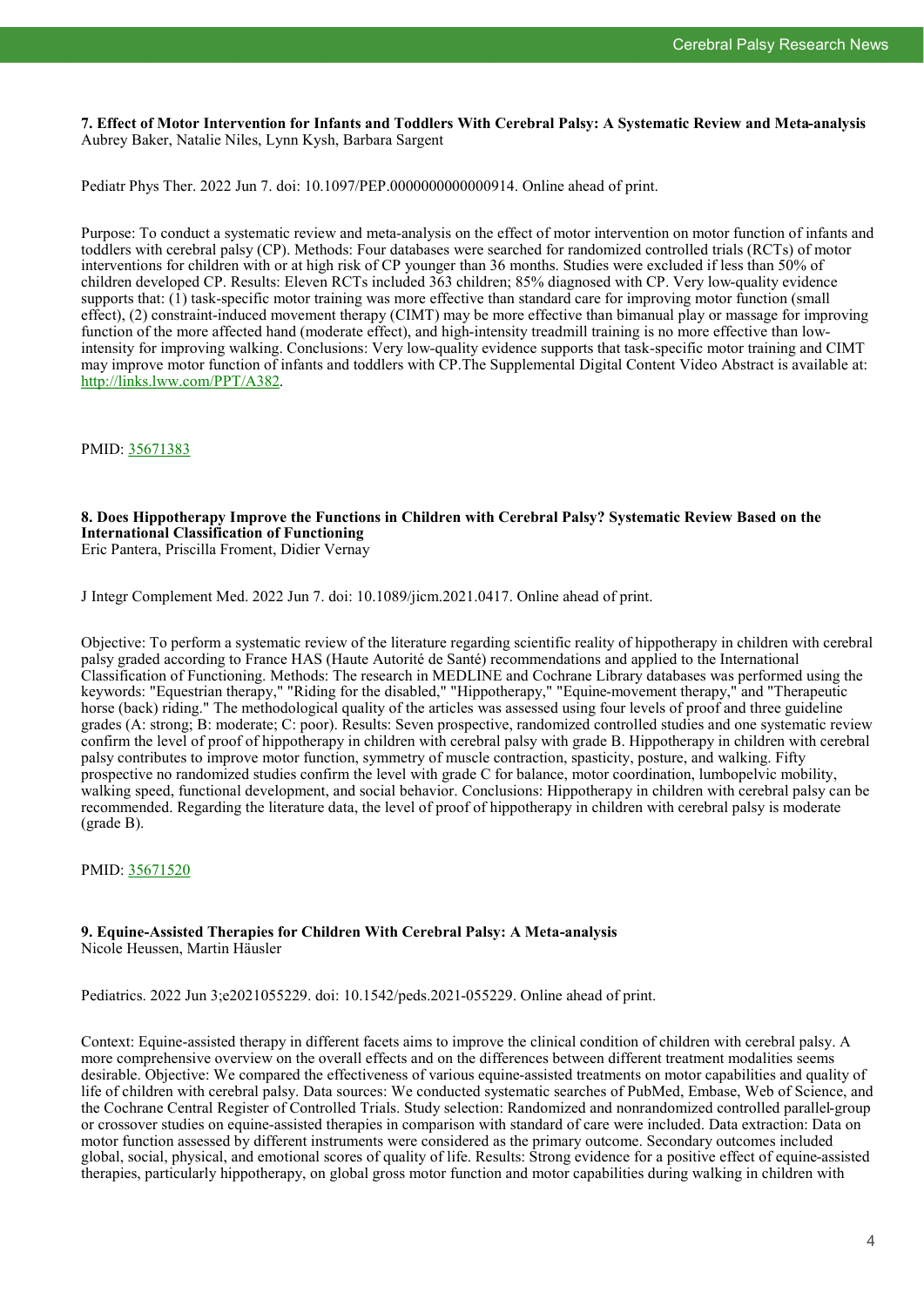cerebral palsy was identified (SMD 0.24, 95% CI 0.05 to 0.43,  $P = .01$ , t2 = 0.00, I2 = 15%; SMD 2.68, 95% CI 1.02 to 4.34, P  $= 0.002$ , t2 = 0.0, I2 = 0%). No evidence for the improvement in quality of life could be shown in the global assessment, nor in any subscore. Conclusions: Equine-assisted therapy, particularly hippotherapy, can be a therapeutic tool for children who are learning to walk. Limitation: The heterogeneity of tools used in different studies and the low number of studies addressing quality of life issues limited the number of studies available for distinct analyses.

# PMID: [35656779](https://pubmed.ncbi.nlm.nih.gov/35656779)

#### **10. Gross motor function prediction using natural language processing in cerebral palsy**

Kelly Greve, Yizhao Ni, Amy F Bailes, Jilda Vargus-Adams, Aimee E Miley, Bruce Aronow, Mary M McMahon, Brad G Kurowski, Alexis Mitelpunkt

Dev Med Child Neurol. 2022 Jun 5. doi: 10.1111/dmcn.15301. Online ahead of print.

Aim: To predict ambulatory status and Gross Motor Function Classification System (GMFCS) levels in patients with cerebral palsy (CP) by applying natural language processing (NLP) to electronic health record (EHR) clinical notes. Method: Individuals aged 8 to 26 years with a diagnosis of CP in the EHR between January 2009 and November 2020 (~12 years of data) were included in a cross-sectional retrospective cohort of 2483 patients. The cohort was divided into train-test and validation groups. Positive predictive value, sensitivity, specificity, and area under the receiver operating curve (AUC) were calculated for prediction of ambulatory status and GMFCS levels. Results: The median age was 15 years (interquartile range 10 -20 years) for the total cohort, with 56% being male and 75% White. The validation group resulted in 70% sensitivity, 88% specificity, 81% positive predictive value, and 0.89 AUC for predicting ambulatory status. NLP applied to the EHR differentiated between GMFCS levels I-II and III (15% sensitivity, 96% specificity, 46% positive predictive value, and 0.71 AUC); and IV and V (81% sensitivity, 51% specificity, 70% positive predictive value, and 0.75 AUC). Interpretation: NLP applied to the EHR demonstrated excellent differentiation between ambulatory and non-ambulatory status, and good differentiation between GMFCS levels I-II and III, and IV and V. Clinical use of NLP may help to individualize functional characterization and management.

PMID: [35665923](https://pubmed.ncbi.nlm.nih.gov/35665923)

# **11. Development of social participation classification system for children with cerebral palsy** Seyed Hassan Saneii, Malek Amini, Marzieh Pashmdarfard

Med J Islam Repub Iran. 2021 Dec 23;35:173. doi: 10.47176/mjiri.35.173. eCollection 2021.

Background: Some classification systems have been designed to measure domains of function of children with cerebral palsy (CP), including the Gross Motor Function Classification System (GMFCS), Manual Ability Classification System (MACS), Eating and Drinking Ability Classification System (EDACS), and Communication Function Classification System (CFCS). The purpose of the present study was to develop a Social Participation Classification System for children with cerebral palsy (SPCS) with a 5-level sequential scale (level 1 the lowest and level 5 the highest level of participation) and assess its reliability. Methods: In this cross-sectional analytic study, 274 parents of 6 to 12 year-old children with CP were asked to complete the questionnaires (CPAS-P, MACS, GMFCS, and CFCS) for their child. The expert review consisting of 10 occupational therapists with at least 5 years of experience working with children with CP was asked to rate the level of social participation with a 5-level sequential scale (level 1 the lowest and level 5 the highest level of participation) of these children according to the variables (intelligent quotient [IQ], CP type, walking ability, GMFCS, CFCS, and MACS). Then, these data were analyzed using the polynomial discriminant function. After performing discriminant function, a flowchart model was determined for the level of children's social participation. To calculate the reliability of the model, 53 new samples were collected and their level of social participation was determined based on the flowchart model. The experts were then asked to determine the social participation level of these 53 new samples in the same manner as before, and then to calculate reliability, intraclass correlation coefficient (ICC) and Cronbach alpha. The SPSS Version 22 (SPSS Inc) and discriminant function model analysis was used for statistical analysis. Results: Based on the discriminant function model, the results between the predicted classification and expert review are over 88% consistent. The ICC and Cronbach alpha values were 0.952 and 0.975, respectively, with absolute agreement and multivariate mixed effects. Conclusion: Based on the results of the present study, the SPCS was developed in 5 levels (very low, low, moderate, high, and very high) and to determine it, the GMFCS, MACS, and CFCS scores, CP type, and IQ level should be calculated.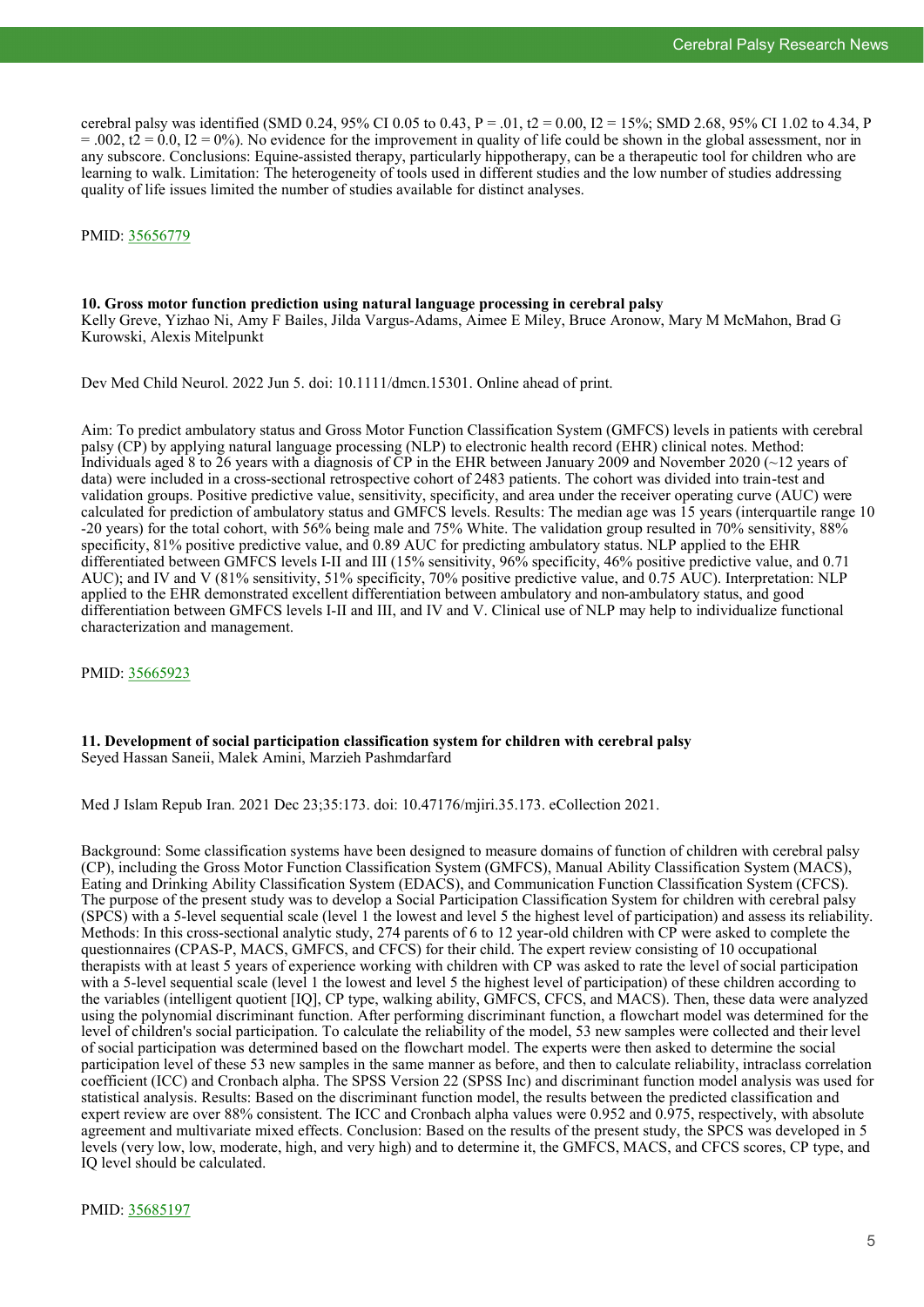# **12. Correlates of Mental Health in Adolescents and Young Adults with Cerebral Palsy: A Cross-Sectional Analysis of the MyStory Project**

Jan Willem Gorter, Darcy Fehlings, Mark A Ferro, Andrea Gonzalez, Amanda D Green, Sarah N Hopmans, Dayle McCauley, Robert J Palisano, Peter Rosenbaum, Brittany Speller, On Behalf Of The MyStory Study Group

J Clin Med. 2022 May 29;11(11):3060. doi: 10.3390/jcm11113060.

Background: It is important to gain a better understanding of mental health issues in adolescents and young adults (AYA) with cerebral palsy (CP). In this cross-sectional study, we explore if demographics, social and clinical questionnaire scores, and cortisol levels in hair samples from AYA with CP are associated with higher scores on anxiety and/or depression questionnaires. Methods: Data from a community-based sample of 63 AYA with CP (30 females; ages 16 to 30 (median age of 25)) were analyzed. Forty-one (65%) participants (20 females) provided a hair sample. Outcomes were assessed using bivariate linear regression analyses and hierarchical regression analyses. Results: Clinical depressive and anxiety symptoms were present in 33% and 31% of participants, respectively. Family functioning,  $B = 9.62$  (95%CI: 5.49-13.74), fatigue,  $B = 0.15$  (95%CI: 0.05-0.25), and pain,  $B = 1.53$  (95%CI: 0.48-2.58) were statistically significant predictors of depressive symptoms. Fatigue, B  $= 0.24$  (95%CI: 0.12-0.35) and pain, B = 1.63 (95%CI: 0.33-2.94) were statistically significant predictors of anxiety. Cortisol levels from hair samples were not found to be associated with depressive symptoms or anxiety. Conclusions: A high prevalence of mental health problems and co-occurring physical problems was found in AYA with CP. Integrating mental support into regular care for AYA with CP is recommended.

PMID: [35683448](https://pubmed.ncbi.nlm.nih.gov/35683448)

**13. Parenting Acceptance and Commitment Therapy: An RCT of an online course with families of children with CP** Koa Whittingham, Jeanie Sheffield, Catherine Mak, Ashleigh Wright, Roslyn N Boyd

Behav Res Ther. 2022 May 26;155:104129. doi: 10.1016/j.brat.2022.104129. Online ahead of print.

Aim: To test an online course Parenting Acceptance and Commitment Therapy (PACT) in an RCT with families of children with cerebral palsy (CP), predicting improvements in emotional availability and parent and child adjustment. Method: 67 families of children (2-10 years) with CP participated. Families were randomly assigned to waitlist control or PACT. Assessments at baseline, post-intervention and at six-month follow up (durability of intervention effects) focussed on emotional availability, adjustment and quality of life. Analysis consisted of repeated measure linear regression models. Results: At postintervention (T2), an intervention effect was demonstrated for two aspects of observed emotional availability: parental nonintrusiveness MD = 0.68 (-0.56 to 1.92),  $p = 0.050$  and child involvement, MD = 0.91 (-0.36 to 2.18),  $p = 0.011$ . An intervention effect was also found for the parent-reported emotional availability in terms of child involvement. Further intervention effects were found in parent-report measures of child quality of life (social wellbeing and acceptance, participation and physical health), parental mindfulness, parental acceptance, support, social connection, and meaning. No effects were found on parent or child adjustment. Analyses focussed on durability of intervention effect, collapsed across groups, indicated that effects persisted at 6 month follow up (T4). Interpretation: PACT demonstrated an intervention effect for two aspects of emotional availability-parental non-intrusiveness and child involvement-as well as parental mindfulness and child quality of life. Parents reported increased comfort with the CP diagnosis, higher likelihood to seek support, higher likelihood to stay connected to others and greater meaningful living. PACT is an effective online/telehealth parenting support intervention for parents of children with CP.

# PMID: [35662680](https://pubmed.ncbi.nlm.nih.gov/35662680)

**14. Biofeedback assisted relaxation training and distraction therapy for pain in children undergoing botulinum neurotoxin A injections: A crossover randomized controlled trial** Katarina Ostojic, Simon P Paget, Annabel Webb, George P Khut, Angela M Morrow

Dev Med Child Neurol. 2022 Jun 5. doi: 10.1111/dmcn.15303. Online ahead of print.

Aim: To compare biofeedback assisted relaxation training (BART) with distraction therapy for pain during botulinum neurotoxin A (BoNT-A) treatment. Method: This was a crossover randomized controlled trial. Eligible participants were 7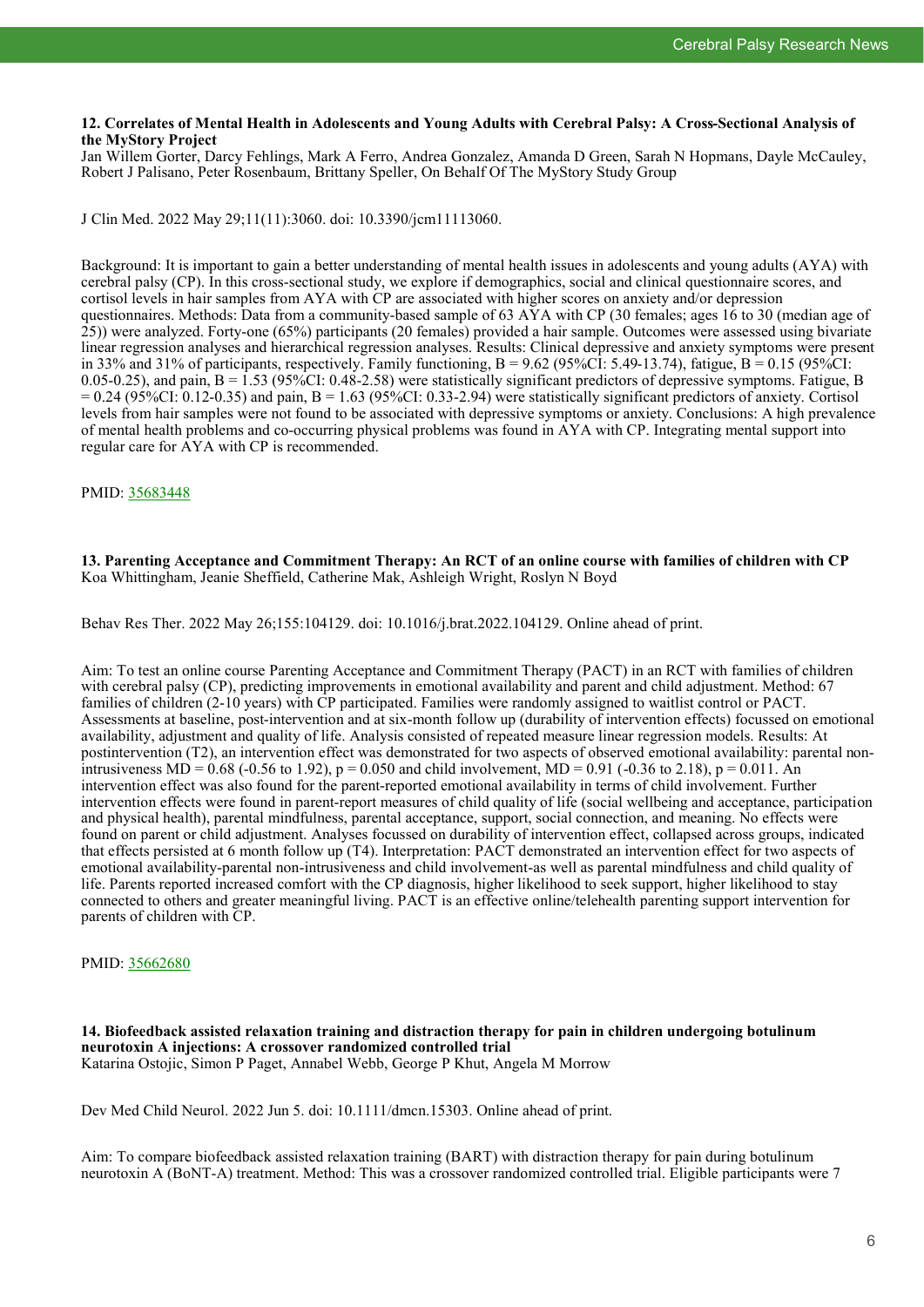years and older with neurological conditions. Participants were randomized to receive BART or distraction during their first BoNT-A treatment, followed by the alternative intervention in their subsequent BoNT-A treatment. BART was delivered via BrightHearts, an interactive heart-rate-responsive application. Outcomes were pain (Faces Pain Scale - Revised), fear (Children's Fear Scale), and anxiety (numerical rating scale, State-Trait Anxiety Inventory). Demographics, paired t-tests, and linear mixed models were used to compare outcomes. Results: Thirty-eight participants (mean [SD] age 13 years 5 months [3 years 4 months], 20 males, 34 with cerebral palsy) completed both interventions. There were non-significant differences in overall pain (mean difference - 0.05, 95% confidence interval [CI] -0.91 to 0.80,  $p = 0.902$ ) and worst pain (mean difference 0.37, 95% CI -0.39 to 1.13,  $p = 0.334$ ) when using BART and distraction therapy. There were non-significant differences in fear and anxiety between interventions. Younger age, heightened pre-procedural state anxiety, and Gross Motor Function Classification System levels III and IV were associated with poorer outcomes (p < 0.05). Participants who received BART before distraction therapy reported lower pain and anxiety scores during both BoNT-A treatments ( $p < 0.05$ ). Interpretation: Children reported similar pain when using BART and distraction therapy. Those who used BART before distraction therapy reported lower pain and anxiety during both treatments.

PMID: [35665493](https://pubmed.ncbi.nlm.nih.gov/35665493)

# **15. Management of sleep disorders among children and adolescents with neurodevelopmental disorders: A practical guide for clinicians**

Michael O Ogundele, Chinnaiah Yemula

Review World J Clin Pediatr. 2022 Mar 15;11(3):239-252. doi: 10.5409/wjcp.v11.i3.239. eCollection 2022 May 9.

There is a complex relationship between sleep disorders and childhood neurodevelopmental, emotional, behavioral and intellectual disorders (NDEBID). NDEBID include several conditions such as attention deficit/hyperactivity disorder, autism spectrum disorder, cerebral palsy, epilepsy and learning (intellectual) disorders. Up to 75% of children and young people (CYP) with NDEBID are known to experience different types of insomnia, compared to 3% to 36% in normally developing population. Sleep disorders affect 15% to 19% of adolescents with no disability, in comparison with 26% to 36% among CYP with moderate learning disability (LD) and 44% among those with severe LD. Chronic sleep deprivation is associated with significant risks of behavioural problems, impaired cognitive development and learning abilities, poor memory, mood disorders and school problems. It also increases the risk of other health outcomes, such as obesity and metabolic consequences, significantly impacting on the wellbeing of other family members. This narrative review of the extant literature provides a brief overview of sleep physiology, aetiology, classification and prevalence of sleep disorders among CYP with NDEBIDs. It outlines various strategies for the management, including parenting training/psychoeducation, use of cognitive-behavioral strategies and pharmacotherapy. Practical management including assessment, investigations, care plan formulation and followup are outlined in a flow chart.

PMID: [35663001](https://pubmed.ncbi.nlm.nih.gov/35663001)

**16. The Effect of a Virtual Reality-mediated Gamified Rehabilitation Program on Upper Extremity Functions in Children with Hemiplegic Cerebral Palsy: A Prospective, Randomized Controlled Study** Ahmet Kivanc Menekseoglu, Nalan Capan, Sina Arman, Ayse Resa Aydin

Am J Phys Med Rehabil. 2022 Jun 9. doi: 10.1097/PHM.0000000000002060. Online ahead of print.

Objective: To investigate the effects of a virtual reality-mediated gamified rehabilitation program on upper extremity functions, skills, range of motion, muscle tone, and quality of life in children with hemiplegic cerebral palsy. Design: This prospective, randomized and controlled study included 36 children with hemiplegic cerebral palsy. Children were randomized into two groups, the virtual reality group ( $n = 18$ ) and the control group ( $n = 18$ ). Stretching and range of motion exercises were performed on the affected upper extremity of the children in both groups. In addition to this exercise program, in the virtual reality group, virtual reality-mediated upper extremity rehabilitation was performed under supervision. The children were assessed at baseline and 1 and 3 months after the intervention. Results: There was a significant increase in Assisting Hand Assessment, ABILHAND-Kids, Quality of Upper Extremity Skills Test, and KINDL values in the virtual reality group. Additionally, there were significant increases in the active joint range of motion of the finger flexion, wrist flexion, pronation, and supination in the virtual reality group. Conclusion: In this study, it was determined that upper extremity function, quality of life, and active joint range of motion of the children with hemiplegic cerebral palsy were increased with virtual realitymediated upper extremity rehabilitation.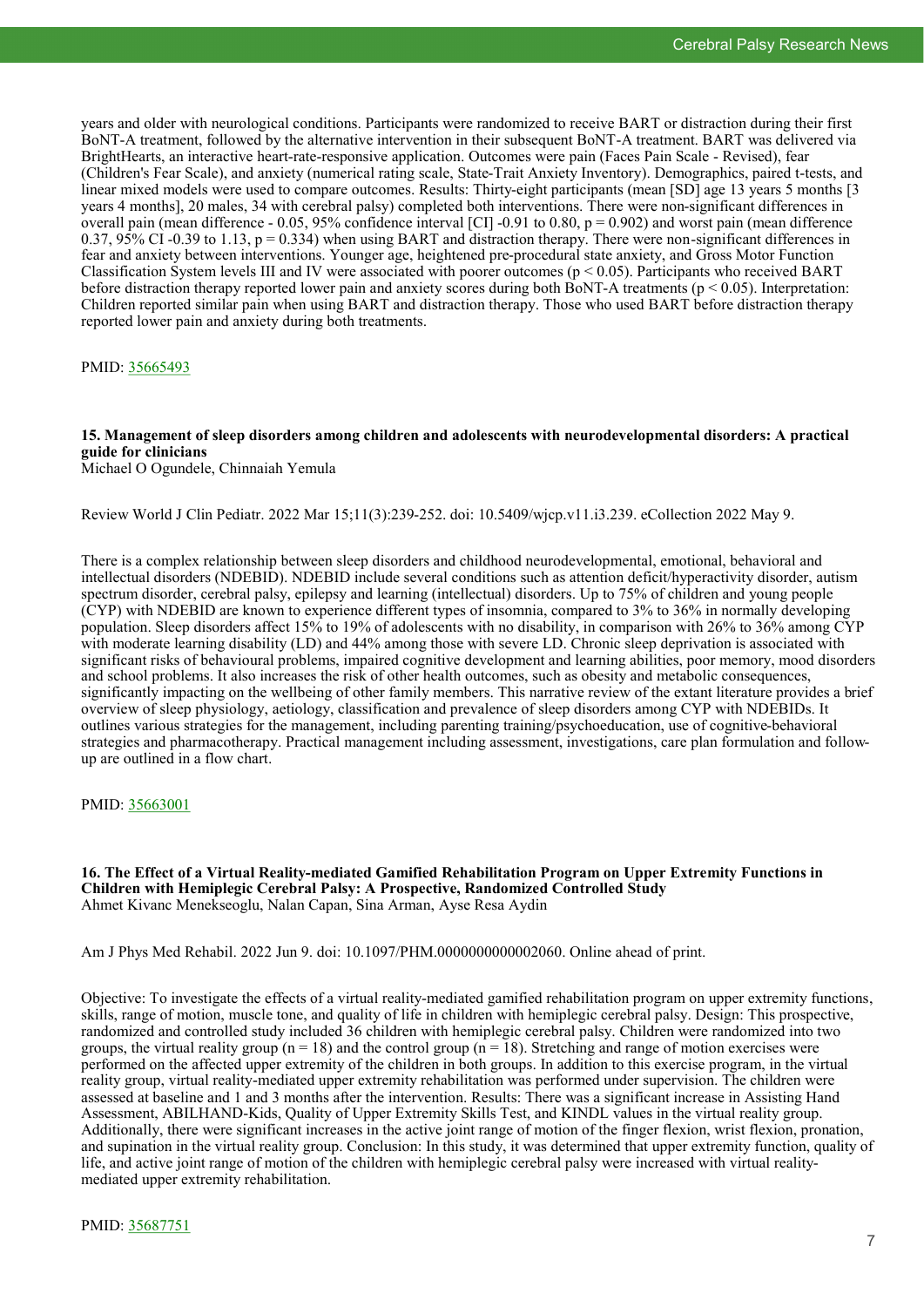# **17. Active Videogame Training Combined with Conventional Therapy Alters Body Oscillation in Children with Cerebral Palsy: A Randomized Controlled Trial**

Joice Luiza Bruno Arnoni, Camila Resende Gâmbaro Lima, Bruna Nayara Verdério, Ana Francisca Rozin Kleiner, Ana Carolina de Campos, Nelci Adriana Cicuto Ferreira Rocha

Games Health J. 2022 Jun 10. doi: 10.1089/g4h.2021.0158. Online ahead of print.

Objective: Assess the effect of nonimmersive virtual reality (VR) training as complementary rehabilitation on body oscillation in children with cerebral palsy (CP) while standing on different bases of support and surfaces. Materials and Methods: Twentythree children with unilateral CP randomly allocated to an intervention group (IG,  $n = 12$ ) or control group (CG,  $n = 11$ ). The IG underwent two weekly 50-minute sessions of VR training over 8 weeks, associated with conventional therapy, while the CG was submitted to two 45-minute sessions of conventional neurodevelopmental-based physiotherapy a week over the same time period. Participants were evaluated on a force platform under control conditions (CCs) (rigid surface, feet parallel); semitandem stance; flexible surface (FS) with feet parallel; and flexible surface in a semitandem (FSST) stance. The effect of the group and time factors on the center of pressure oscillation variables was analyzed by repeated-measures analysis of variance (ANOVA), with significance set at 0.05. Results: The main effect observed was for time on the FS, with a decline in the amplitude of mediolateral (ML Amp) ( $P = 0.01$ ) and mediolateral root mean square ( $P = 0.01$ ) after intervention. In the IG, ML Amp also declined after intervention under CCs ( $P = 0.02$ ) and total velocity increased for FSST ( $P = 0.04$ ). The percentage change was significant only in the IG. Conclusion: VR training as complementary rehabilitation can help improve body oscillation in children with CP and mild functional impairment. Nonimmersive VR can be considered a complementary tool for the physical rehabilitation of children with CP. This study was registered with the Brazilian Clinical Trials Registry (RBR-3zty4w).

# PMID: [35687479](https://pubmed.ncbi.nlm.nih.gov/35687479)

# **18. Virtual reality combined with robot-assisted gait training to improve walking ability of children with cerebral palsy: A randomized controlled trial**

Wen-Sheng Fu, Bao-Ai Wu, Yi-Cun Song, Chen-Huan Qu, Jin-Feng Zhao

Technol Health Care. 2022 May 23. doi: 10.3233/THC-212821. Online ahead of print.

Background: Children with cerebral palsy (CP) have disorders of posture and movement and which can limit physical activities such as walking OBJECTIVE: This study aims to investigate the effectiveness of virtual reality (VR) combined with robotassisted gait training (RAGT) on walking ability in children with CP and clarify the most effective degree of weight reduction. Methods: Sixty CP children were recruited and randomly allocated into four different groups. The control group received conventional physical therapy ( $n=15$ ), and task groups performed VR combined with RAGT with 15% (Group A,  $n=15$ )/30% (Group B, n= 15) /45% (Group C, n= 15) weight loss. All participants were given 50 min of therapy per session four times a week for 12 weeks and were assessed pre-and post-test with the surface electromyography (EMG), the Modified Ashworth Scale, the Gross Motor Function Measure (GMFM) dimension E and D, and Six-Minute Walking Test (6-MWT). Results: All indicators had improved significantly in each group after the intervention  $(P< 0.05)$ . The result of our study demonstrated that the more effective impacts of VR combined with RAGT on walking ability compared to the control group (P< 0.05), and 30% of weight loss had the best improvement in CP children (P< 0.01). Conclusions: VR combined RAGT can effectively improve walking ability in children with CP, especially when the weight loss is 30%.

# PMID: [35661029](https://pubmed.ncbi.nlm.nih.gov/35661029)

# **19. [Feedback strategies in assistive technology to promote social participation in children with cerebral palsy: Systematic review][Article in Spanish]**

N Peña Novoa, M J Suarez Diaz, K Lizeth Lis Herrera, A L Sanchez Lozano

Review Rehabilitacion (Madr). 2022 May 30;S0048-7120(22)00039-1. doi: 10.1016/j.rh.2022.04.001. Online ahead of print.

Introduction: Living with cerebral palsy has consequences such as social interaction. Assistive technologies used for improving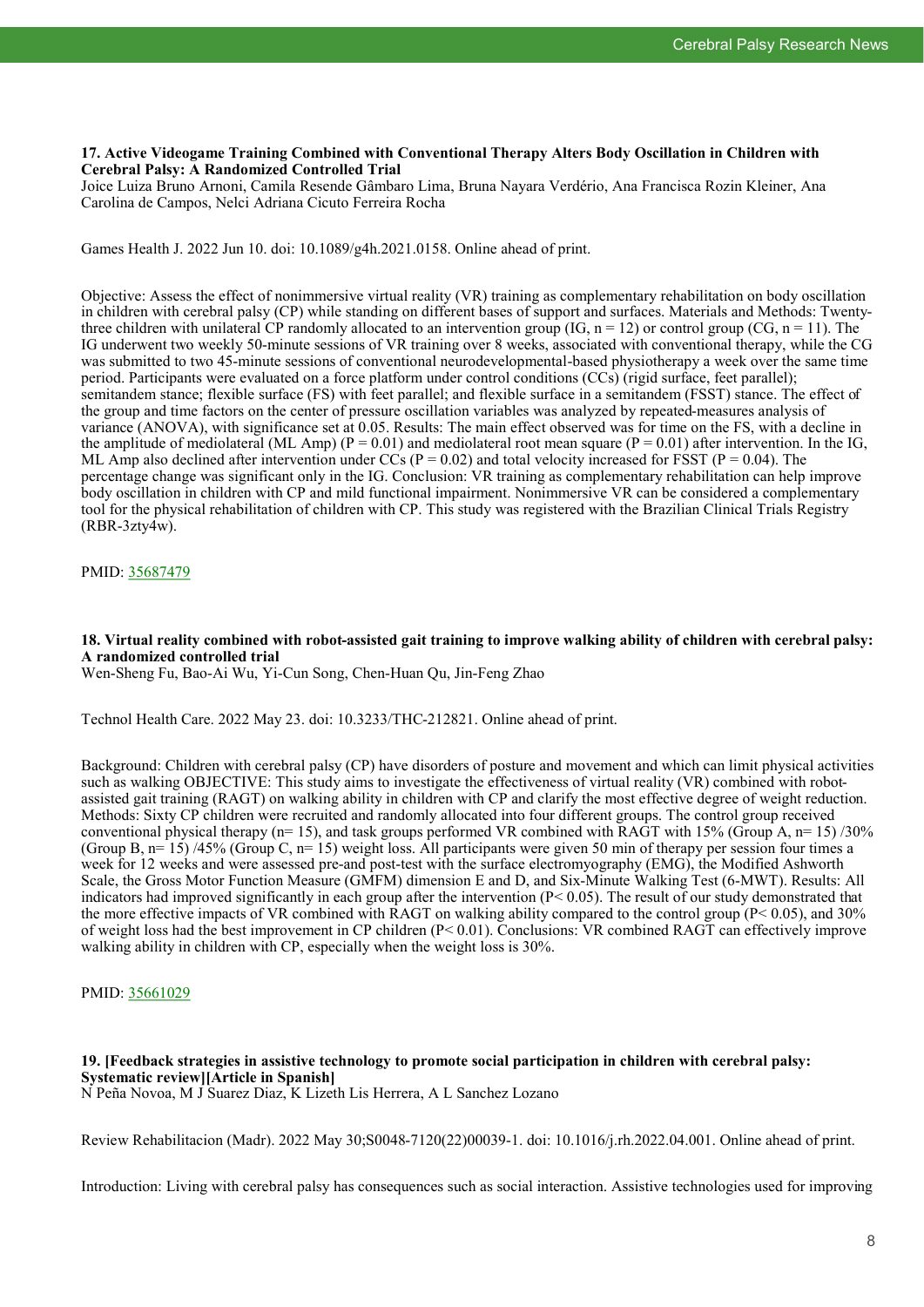independence only focuses on biological and physiological variables. The main objective in this review is to synthesize the evidence on interventions with assistive technologies, including feedback systems, with the aim of discovering outcomes of social participation in children with cerebral palsy. Methodology: There were 5 databases from rehabilitation which showed 683 articles in which only 9 were included. Results: The studies assessed social participation with several instruments. The majority suggested positive effects in activities such as: walking, writing, playing, and social interaction. There were tools such as electronic pencils, switches, and exoskeletons present. Conclusion: Due to the poor quality of the methodologies of these studies, the search does not establish solid conclusions. However, the evidence suggests that assistive technologies with feedback have a positive impact on aspects of social participation.

PMID: [35654627](https://pubmed.ncbi.nlm.nih.gov/35654627)

# **20. Towards a multi-user experience approach to exploring key requirements to design smart habilitation devices for children with cerebral palsy**

Matthew Bonello, Philip Farrugia, Nathalie Buhagiar, Joseph Mercieca

J Rehabil Assist Technol Eng. 2022 May 25;9:20556683221103164. doi: 10.1177/20556683221103164. eCollection Jan-Dec 2022.

Introduction: This paper takes a multi-stakeholder approach to generate key requirements to design smart habilitation devices for children with Cerebral Palsy. Four groups of different relevant stakeholders of smart-habilitation devices were approached to participate in this study, including children with Cerebral Palsy, their parents, occupational therapists, as well as technical specialists. Methods: Profiles of children with Cerebral Palsy were generated to have a concrete idea of their needs and desires. Meanwhile, for the three stakeholders, focus groups were used to gather their insights and requirements on a prospective smart habilitation device for children. Successively, a thematic analysis was conducted to analyse the qualitative data obtained during the focus groups. Results: Eight design requirements were developed to generate designs which stimulate high quality user experiences in children and other users of smart habilitation devices. In addition, an initial framework of the process that design engineers would follow to design such devices for children was proposed. Conclusion: Adopting this framework, and the respective requirements, will help design engineers to implement a multi-user approach and amend the design according to stakeholders' goals and desires. The resulted design should ensure a high quality user experience for both the active and potential passive users of smart habilitation devices.

PMID: [35656533](https://pubmed.ncbi.nlm.nih.gov/35656533)

#### **21. Temporal trends, clinical characteristics, and sociodemographic profile of post-neonatally acquired cerebral palsy in Australia, 1973-2012: A population-based observational study**

Emma Waight, Sarah McIntyre, Susan Woolfenden, Linda Watson, Susan Reid, Heather Scott, Tanya Martin, Annabel Webb, Nadia Badawi, Hayley Smithers-Sheedy, Australian Cerebral Palsy Register Group

Dev Med Child Neurol. 2022 Jun 5. doi: 10.1111/dmcn.15293. Online ahead of print.

Aim: To describe post-neonatally acquired (PNN) cerebral palsy (CP) in terms of temporal trends in prevalence, clinical and sociodemographic profiles, known causes and associations between causes, and sociodemographic variables. Method: Numerator data, a count of children with PNN-CP confirmed at 5 years of age  $(n = 523)$ , was drawn from two Australian state CP registers (birth years 1973-2012). Poisson regression was used to investigate temporal trends in the prevalence of PNN-CP by 5-year intervals, calculated per 10 000 live births. Using data from all state and territory Australian  $\dot{CP}$  registers (n = 469), distributions of clinical characteristics, PNN-CP causes, and sociodemographic factors were tabulated (birth years 1995-2012).  $\gamma$ 2 and logistic regression analyses were used to assess associations between sociodemographic profile, Australian reference data, and known causes. Results: A significant temporal decline in PNN-CP in Victoria ( $p = 0.047$ ) and Western Australia ( $p =$ 0.033) was observed. The most common proximal causes of PNN-CP were cerebrovascular accidents  $(34\%, n = 158)$ , infection  $(25\%, n = 117)$ , and non-accidental injuries  $(12\%, n = 58)$ . Children born to teenage mothers, Aboriginal and/or Torres Strait Islander mothers, or children born in remote areas were over-represented in this cohort compared with reference data (all  $p \leq$ 0.001). Infectious causes were strongly associated with teenage motherhood (odds ratio 3.0 [95% confidence interval 1.1-8.2],  $p = 0.028$ ) and remote living (odds ratio 4.5 [95% confidence interval 2.0-10.2],  $p < 0.001$ ). Interpretation: Although prevalence of PNN-CP has declined, the over-representation of priority populations, and the relative severity of a condition that is largely preventable, suggest the need for more specific primary preventive measures and support.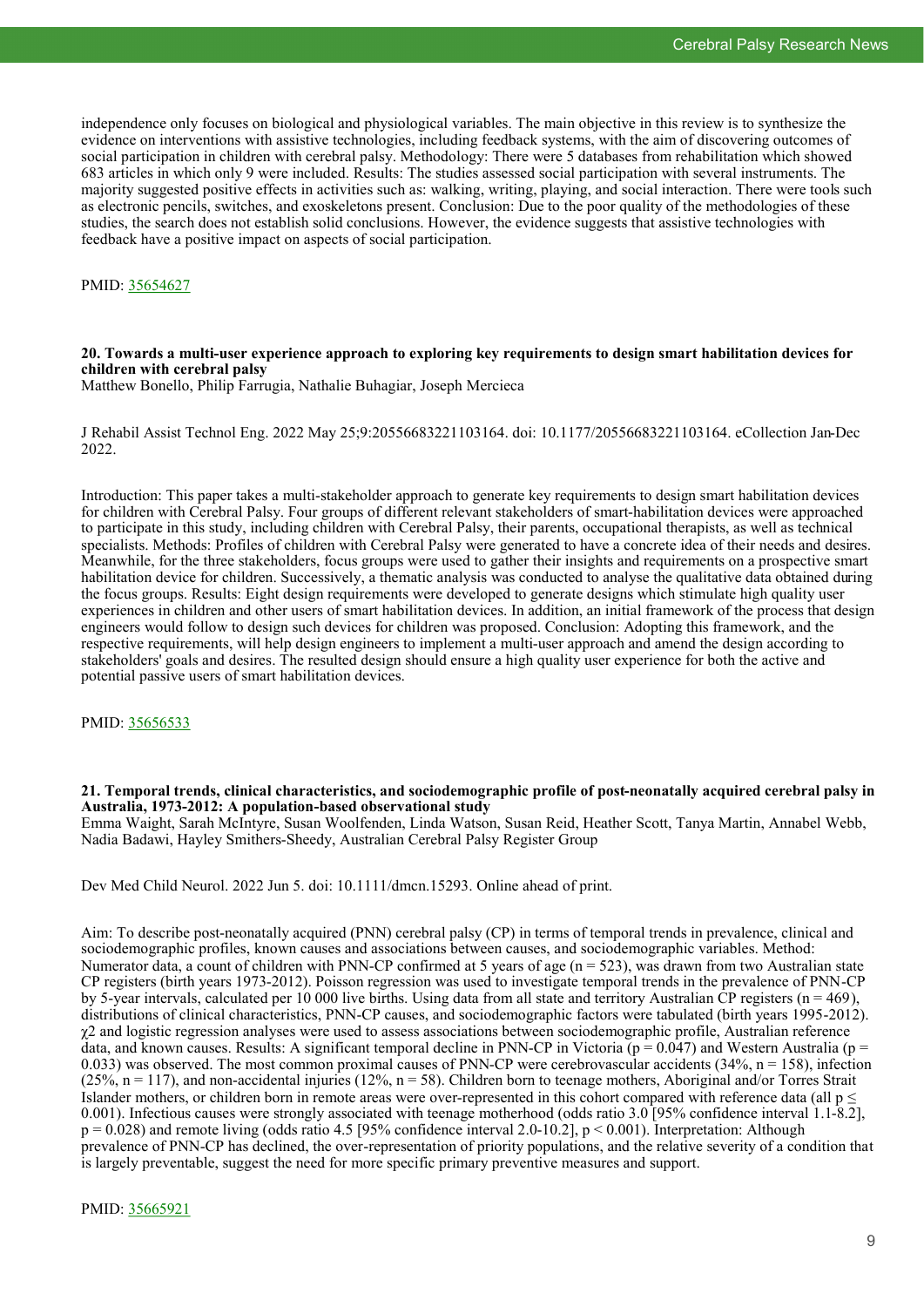**22. Neurodevelopment at 5 years of age for preterm-born children according to mode of conception: a cohort study** Caroline Verhaeghe, Laetitia Marchand-Martin, Monique Kaminski, Géraldine Gascoin, Laurence Foix L'hélias, Pierre-Yves Ancel, Pierre-Emmanuel Bouet, Andrei S Morgan

Am J Obstet Gynecol. 2022 Jun 4;S0002-9378(22)00437-9. doi: 10.1016/j.ajog.2022.05.062. Online ahead of print.

Background: Preterm delivery is a risk factor for sub-optimal neurodevelopment. Pregnancies conceived after medicallyassisted reproduction - which includes in vitro fertilisation, with or without intracytoplasmic insemination, as well as induction of ovulation followed by intra-uterine insemination or timed intercourse - have a higher risk of preterm delivery. Few studies have evaluated the outcome at more than 2 years of age of such preterm-born children. Objective: To evaluate neurodevelopmental outcome at 5 ½ years of age of children born preterm according to the mode of conception (spontaneous versus medically-assisted reproduction). Study design: 4349 children born between 24 and 34 weeks of gestation who survived to 5 ½ years of age in the 2011 French prospective national cohort study EPIPAGE-2 were included: 814 in the medicallyassisted reproduction group (433 by in vitro fertilisation, with or without intracytoplasmic insemination, and 381 by induction of ovulation) and 3535 in the spontaneously conceived group. Neurodevelopmental outcomes studied were sensory (hearing and vision) impairments, cerebral palsy, cognition and developmental coordination disorders. Multivariate analyses were performed with generalised estimating equation models adjusted for gestational age, antenatal steroids and social characteristics. All analyses were performed following multiple imputation. Sensitivity analyses were performed with the populations of singletons and cases with complete data. Results: No differences in cerebral palsy (adjusted odds ratio =1.00, 95% confidence interval 0.67-1.49), neurodevelopmental impairment (adjusted odds ratio=1.09; 95% confidence interval 0.82- 1.45), or developmental coordination disorders (adjusted odds ratio=0.75; 95% confidence interval 0.50-1.12) were found between children born following medically-assisted reproduction and children born following spontaneous conception after adjustment for sociodemographic factors. For proportions of children with an intelligence quotient below one and two standard deviations, there were no differences between those born after medically-assisted reproduction or spontaneous pregnancy (respectively, adjusted odds ratio= 0.99 95% confidence interval 0.80-1.23, and adjusted odds ratio=1.14; 95% confidence interval 0.83-1.56). In subgroup analyses, no differences were seen between children born following induction of ovulation nor among those conceived through in vitro fertilisation when compared to children conceived spontaneously. Sensitivity analyses were consistent with the main results. Conclusion: In this cohort of preterm born children, there was no evidence of an impact of the mode of conception on neurodevelopmental outcomes at  $5\frac{1}{2}$  years of age.

PMID: [35671779](https://pubmed.ncbi.nlm.nih.gov/35671779)

#### **23. [Cerebral Palsy][Article in Japanese]** Hiroshi Arai

Nerve. 2022 Jun;74(6):771-776. doi: 10.11477/mf.1416202117.

Cerebral palsy (CP) is a relatively common neurological disease, and its prevalence at a transitional age is estimated to be approximately 0.2% in Japan. We should understand the pathology of CP, which causes various dysfunctions other than motor disturbances, for delivering a comprehensive treatment. Rapid progress in perinatal medicine has altered the underlying brain lesions. Bilateral spastic CP associated with visual cognitive impairment due to periventricular leukomalacia has becomethe most prevalent instead of dyskinetic CP due to kernicterus. New types of brain lesions found in very premature infants will be more common among adult CP in the future. Cerebellar injury causes disturbances in cognition and communication, and bilirubin encephalopathy causes severe motor impairment with marked dystonia. The latter needs various medical treatments, including botulinum toxin and intrathecal baclofen. Elevated risk of lifestyle-related and psychological diseases should also be considered.

PMID: [35676210](https://pubmed.ncbi.nlm.nih.gov/35676210)

**24. Category II Intrapartum Fetal Heart Rate Patterns Unassociated With Recognized Sentinel Events: Castles in the Air** Steven L Clark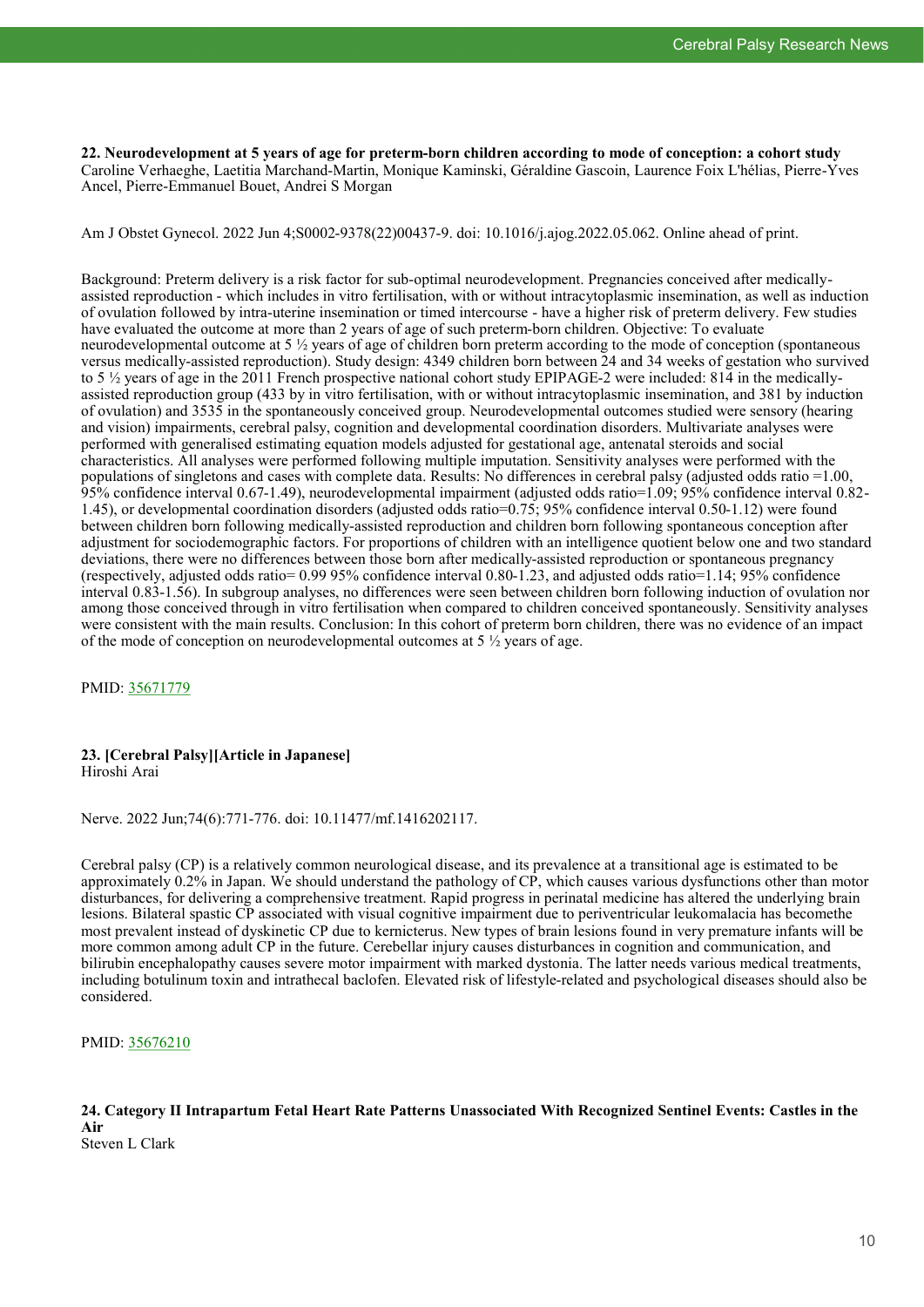Obstet Gynecol. 2022 Jun 1;139(6):1003-1008. doi: 10.1097/AOG.0000000000004801. Epub 2022 May 2.

The evolution of continuous electronic fetal heart rate (FHR) monitoring has presented the obstetrician with a critical clinical conundrum: basic science observations suggest that such monitoring might be associated with improved long-term neurologic outcomes, yet, after a half century of use and millions of cesarean deliveries based on FHR monitoring, evidence for such improvement remains absent. This dichotomy appears to be related to widespread misconceptions regarding the physiology underlying various FHR patterns and the developmental origins of cerebral palsy. These misconceptions are strengthened by a reliance on anecdotal experience and tradition in lieu of evidence-based medicine, the confusing "category II" FHR designation, medical-legal considerations, and our tendency to view fetal monitoring, as originally conceptualized, as a single, indivisible entity whose concepts must be accepted or rejected en bloc. Ill-defined and largely imaginary conditions such as "depletion of fetal reserve" are particularly harmful and their use in clinical medicine uniquely not evidence based. A solution to this self-inflicted injury to our specialty will require a concerted effort involving teachers, authors, and researchers.

#### PMID: [35675596](https://pubmed.ncbi.nlm.nih.gov/35675596)

**25. Delivering paediatric precision medicine: Genomic and environmental considerations along the causal pathway of childhood neurodevelopmental disorders**

Sue Woolfenden, Michelle A Farrar, Valsamma Eapen, Anne Masi, Claire E Wakefield, Nadia Badawi, Iona Novak, Natasha Nassar, Raghu Lingam, Russell C Dale

Review Dev Med Child Neurol. 2022 Jun 6. doi: 10.1111/dmcn.15289. Online ahead of print.

Precision medicine refers to treatments that are targeted to an individual's unique characteristics. Precision medicine for neurodevelopmental disorders (such as cerebral palsy, attention-deficit/hyperactivity disorder, obsessive-compulsive disorder, Tourette syndrome, and autism spectrum disorder) in children has predominantly focused on advances in genomic sequencing technologies to increase our ability to identify single gene mutations, diagnose a multitude of rare neurodevelopmental disorders, and gain insights into pathogenesis. Although targeting specific gene variants with high penetrance will help some children with rare disease, this approach will not help most children with neurodevelopmental disorders. A 'pathway' driven approach targeting the cumulative influence of psychosocial, epigenetic, or cellular factors is likely to be more effective. To optimize the therapeutic potential of precision medicine, we present a biopsychosocial integrated framework to examine the 'gene-environment neuroscience interaction'. Such an approach would be supported through harnessing the power of big data, transdiagnostic assessment, impact and implementation evaluation, and a bench-to-bedside scientific discovery agenda with ongoing clinician and patient engagement.

PMID: [35661141](https://pubmed.ncbi.nlm.nih.gov/35661141)

#### **26. On Spinocerebellar Ataxia 21 as a Mimicker of Cerebral Palsy**

Johanna van der Put, Dalia Daugeliene, Åsa Bergendal, Malin Kvarnung, Per Svenningsson, Martin Paucar

Neurol Genet. 2022 May 31;8(3):e668. doi: 10.1212/NXG.0000000000000668. eCollection 2022 Jun.

Objectives: Sporadic variants in ataxia genes may mimic cerebral palsy (CP). Spinocerebellar ataxia 21 (SCA21), a very rare autosomal dominant disease, was discovered to be associated with variants in the transmembrane protein 240 (TMEM240) gene in 2014. In this report, we present 2 patients with sporadic SCA21, one of them diagnosed with ataxic CP. Methods: Patients provided oral and written consent. Comprehensive clinical evaluation, neuroimaging studies, review of previous psychometric evaluations, and whole-genome sequencing were applied in both cases. Results: Both patients presented with early-onset ataxia and exhibited mild parkinsonian features. Patient 1 experienced motor and speech delay, autism, and dyslexia, whereas patient 2 experienced dyslexia. Neuroimaging was normal in both cases. In patient 1, the previously reported pathogenic c.509C>T (Pro170Leu) variant in TMEM240 was detected, whereas patient 2 harbored the novel c.182\_188delinsGGAT (Val61\_Pro63delinsGlyMet) variant in the same gene. Both genetic variants were sporadic. Discussion: Our findings support the notion that SCA21 is a neurodevelopmental syndrome and a mimicker of ataxic CP. Both lack of a family history of ataxia and congenital presentation were reasonable arguments to consider ataxic CP. However, lack of convincing perinatal incidents, progressive symptoms, and the common presence of cerebellar atrophy should alert neurologists about SCA21.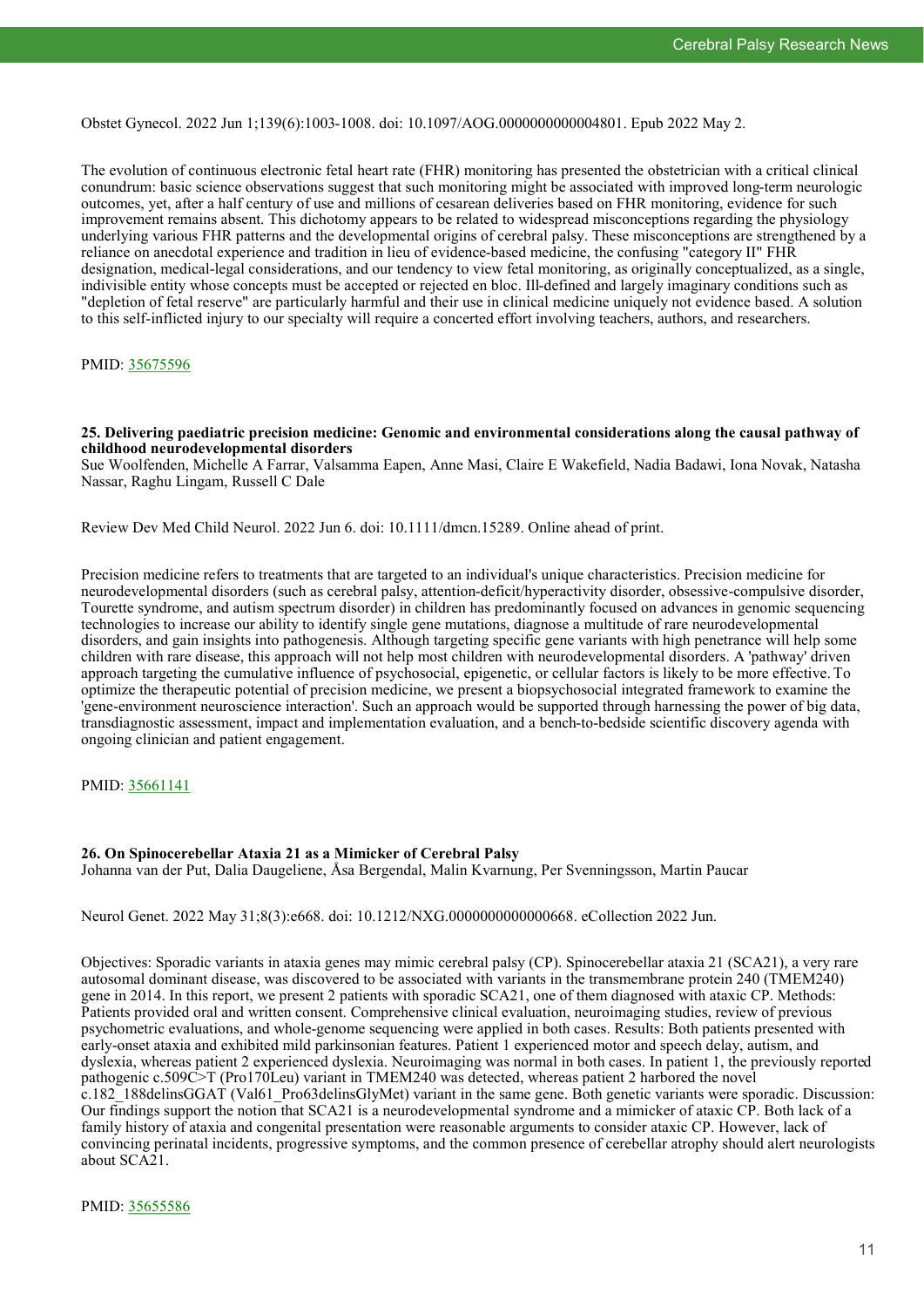# **27. Adverse events after different forms of botulinum neurotoxin A injections in children with cerebral palsy: An 8-year retrospective study**

Jinling Li, Lu He, Hongmei Tang, Tingting Peng, Yao Long, Peishan Zeng, Yuan Huang, Zhaofang Chen, Mingshan Han, Kaishou Xu

Dev Med Child Neurol. 2022 Jun 8. doi: 10.1111/dmcn.15305. Online ahead of print.

Aim: To compare the risks of adverse events 3 months after Onabotulinumtoxin-A and Lanbotulinumtoxin-A injections in children with cerebral palsy (CP) and to identify risk factors and associations. Method: A total of 1037 children (682 males, 355 females; mean age 5 years 2 months [SD 3 years]; age range 2 years-17 years 10 months) with CP underwent 1013 Onabotulinumtoxin-A injections and 418 Lanbotulinumtoxin-A injections from 2012 to 2021. Information was recorded in a purpose-built database. Results: The adverse event rates of Onabotulinumtoxin-A and Lanbotulinumtoxin-A were reported as 13.92% and 11.96% respectively. Most adverse events were mild and self-limiting. Children in Gross Motor Function Classification System (GMFCS) levels IV to V had a higher risk of adverse events than those in GMFCS levels I to III (odds ratio [OR] [95% confidence interval  $\{CI\}$ ] = 3.65 [1.56, 5.40], p < 0.01). The history of recent illness and higher dose increased the likelihood of adverse events (OR [95% CI] = 2.00 [1.55, 3.00] and 2.20 [1.53, 3.07] respectively, p < 0.01). Sex, age, and the number of injections had no significant effect on adverse event rates ( $p > 0.05$ ). The incidence of upper respiratory tract infection and lower respiratory tract infection after injections was weakly correlated with the incidence before injections (r  $= 0.36$  and  $r = 0.27$  respectively,  $p \le 0.01$ ). Interpretation: Occurrence of adverse events was similar between Onabotulinumtoxin-A and Lanbotulinumtoxin-A in children with CP. Dose, GMFCS level, and health background were risk factors.

# PMID: [35674175](https://pubmed.ncbi.nlm.nih.gov/35674175)

#### **28. Dystonia in individuals with spastic cerebral palsy and isolated periventricular leukomalacia** Keisuke Ueda, Bhooma R Aravamuthan, Toni S Pearson

Dev Med Child Neurol. 2022 Jun 5. doi: 10.1111/dmcn.15300. Online ahead of print.

Aim: To determine the prevalence of dystonia in individuals with periventricular leukomalacia (PVL) and spastic cerebral palsy (CP), but without basal ganglia and thalamic injury (BGTI) on brain magnetic resonance imaging (MRI). Method: This was a retrospective study of individuals with spastic CP and PVL on MRI evaluated between 2005 and 2018 in a CP center. Individuals with non-PVL brain lesions on MRI, including BGTI, were excluded. Dystonia was assessed via blinded review of neurological exam videos by pediatric movement disorders specialists. Results: Eighty-five participants (45 males, 40 females; mean age at videotaping 12 years [standard deviation 5 years 6 months], range 4-26 years) met inclusion and exclusion criteria. Of these participants, 50 (59%) displayed dystonia in their exam videos. The most common locations of dystonia were the fingers and hip adductors. The prevalence of dystonia was unaffected by the gestational age or severity of PVL, and was affected by Gross Motor Function Classification System level. Interpretation: Dystonia is common in individuals with spastic CP and PVL, even without BGTI on MRI. Our findings suggest vigilance for dystonia in individuals with spastic CP should remain high, even without MRI evidence of BGTI.

# PMID: [35661146](https://pubmed.ncbi.nlm.nih.gov/35661146)

#### **29. Therapeutic effect of scalp-based acupuncture and moxibustion as an adjunctive treatment on children with cerebral palsy comparing to conventional rehabilitation therapy: a systematic review and meta-analysis of randomized controlled trials**

Yuman Xue, Shuai Shi, Shuang Zheng, Zhongfeng Yang, Jiaben Xu, Feifei Gong

Transl Pediatr. 2022 May;11(5):631-641. doi: 10.21037/tp-22-85.

Background: Cerebral palsy (CP) in children is a predominantly congenital developmental disease with complex causes and diverse symptoms. Chinese medicine mainly uses acupuncture for the treatment of CP; as the disease site is in the brain, emphasis is placed on scalp acupuncture therapy. There were studies about the treatment but different studies had very different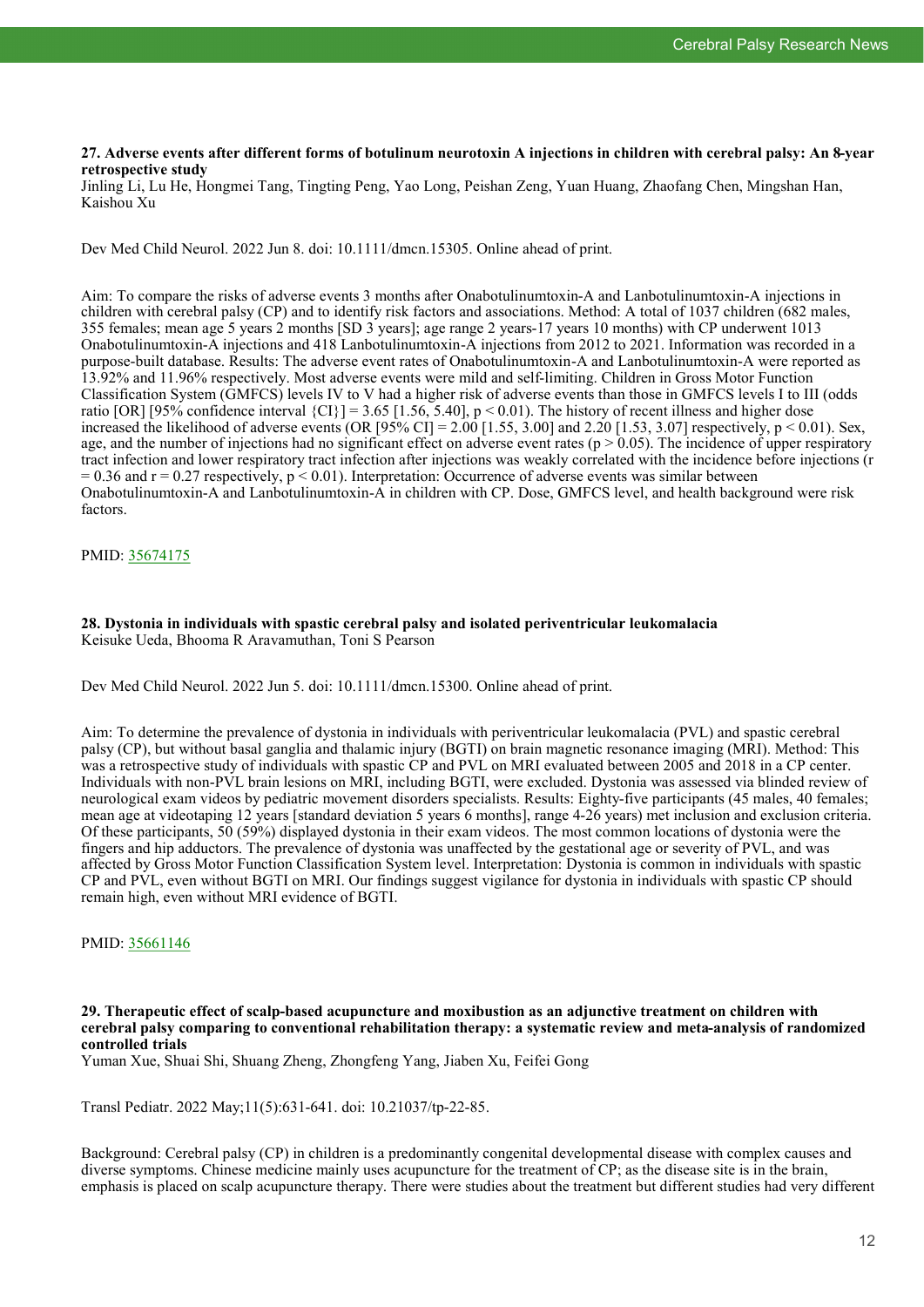results. In this study, we performed a systematic review and meta-analysis of the recent reports on scalp acupuncture in the treatment of CP in children, providing evidence for clinical diagnosis and treatment. Methods: The databases of PubMed, Chinese Biomedical Literature (CBM), China National Knowledge Infrastructure (CNKI), and VIP were searched for randomized controlled trials (RCTs) on scalp acupuncture treatment of pediatric CP published from January 2000 to December 2021. The inclusion criteria of studies were made according to the Participants, Intervention, Control, Outcomes, Study design (PICOS) principles. The Cochrane risk of bias 2.0 was used to evaluate the bias of the included literature. Meta-analysis was performed using the effective rate, Mental Development Index (MDI), Psychological Development Index (PDI), and Gross Motor Function Measure (GMFM-88 scale) as outcome indicators for the efficacy, and the safety of scalp acupuncture was assessed. Results: Initially, 332 articles were retrieved; after screening, 11 articles were included in the selection, including a total of 731 children, with 369 and 362 children for the experimental group and control group respectively. Meta-analysis showed that scalp acupuncture significantly improved the symptoms of children with CP [odds ratio (OR) =3.73, 95% confidence interval  $\overline{(CI)}$ : 2.49-5.58, Z=6.41, P<0.00001], could significantly improve their mental development [mean difference (MD) =15.58, 95% CI: 11.74-19.43, Z=7.95, P<0.00001] and psychological development (MD =13.23, 95% CI: 6.17-20.28,  $Z=3.67$ , P=0.0002) of children, and significantly improved the motor ability of CP children (MD =17.45, 95% CI: 8.19-26.72, Z=3.69, P=0.0002). Discussion: The curative effect of scalp acupuncture is better than that of conventional rehabilitation. Scalp-based acupuncture therapy can effectively improve the symptoms of pediatric CP, promote the mental and psychological development of children, and improve their gross motor function, the treatment is safe.

PMID: [35685079](https://pubmed.ncbi.nlm.nih.gov/35685079)

# **30. Screening of differentially expressed genes in children with cerebral palsy and the construction of a network of the effective components of traditional Chinese medicine**

Yueping Che, Yan Shi

Transl Pediatr. 2022 May;11(5):757-765. doi: 10.21037/tp-22-171.

Background: The study sought to construct a network of the effective components of traditional Chinese medicine (TCM) and potential therapeutic target genes of cerebral palsy based on data sets from high-throughput sequencing and the Traditional Chinese Medicine Systems Pharmacology Database and Analysis Platform (TCMSP). Methods: A transcriptome sequencing data set (GSE183021) of blood samples from children with cerebral palsy was downloaded from the Gene Expression Omnibus (GEO) database. The differentially expressed genes (DEGs) between the cerebral palsy blood samples and control blood samples were screened. The TCM active components and target genes were identified from the TCMSP. We constructed a network of the active ingredients of TCM and the cerebral palsy DEGs. Results: Using a  $\log 2$  fold change $\geq 1$  and a false discovery rate <0.05 as the screening criteria for the blood samples of 5 children with cerebral palsy and 5 control participants, 399 DEGs were identified. In the cerebral palsy blood samples, 209 genes were upregulated, and 190 genes were downregulated. The effective components of Angelica sinensis, Shenjincao, and Achyranthes bidentata, targeted 158 genes, and 49 genes crossed with the cerebral palsy DEGs. A network was constructed with the active ingredients of Angelica sinensis, Shenjincao, and Achyranthes bidentata and the DEGs of the cerebral palsy as nodes. Interleukin (IL)-1β, IL-6, prostaglandin-endoperoxide synthase 1, tumor necrosis factor, estrogen receptor 1, and nitric oxide synthase 2 had a wide range of effects on the effective components of Angelica sinensis, Shenjincao, and Achyranthes bidentata. Conclusions: The effective components of Angelica sinensis, Shenjincao, Achyranthes sinensis, and interact closely with the cerebral palsy DEGs. Based on the interaction network, the pharmacological mechanism of TCM in the treatment of cerebral palsy can be elucidated and new therapeutic targets discovered.

PMID: [35685065](https://pubmed.ncbi.nlm.nih.gov/35685065)